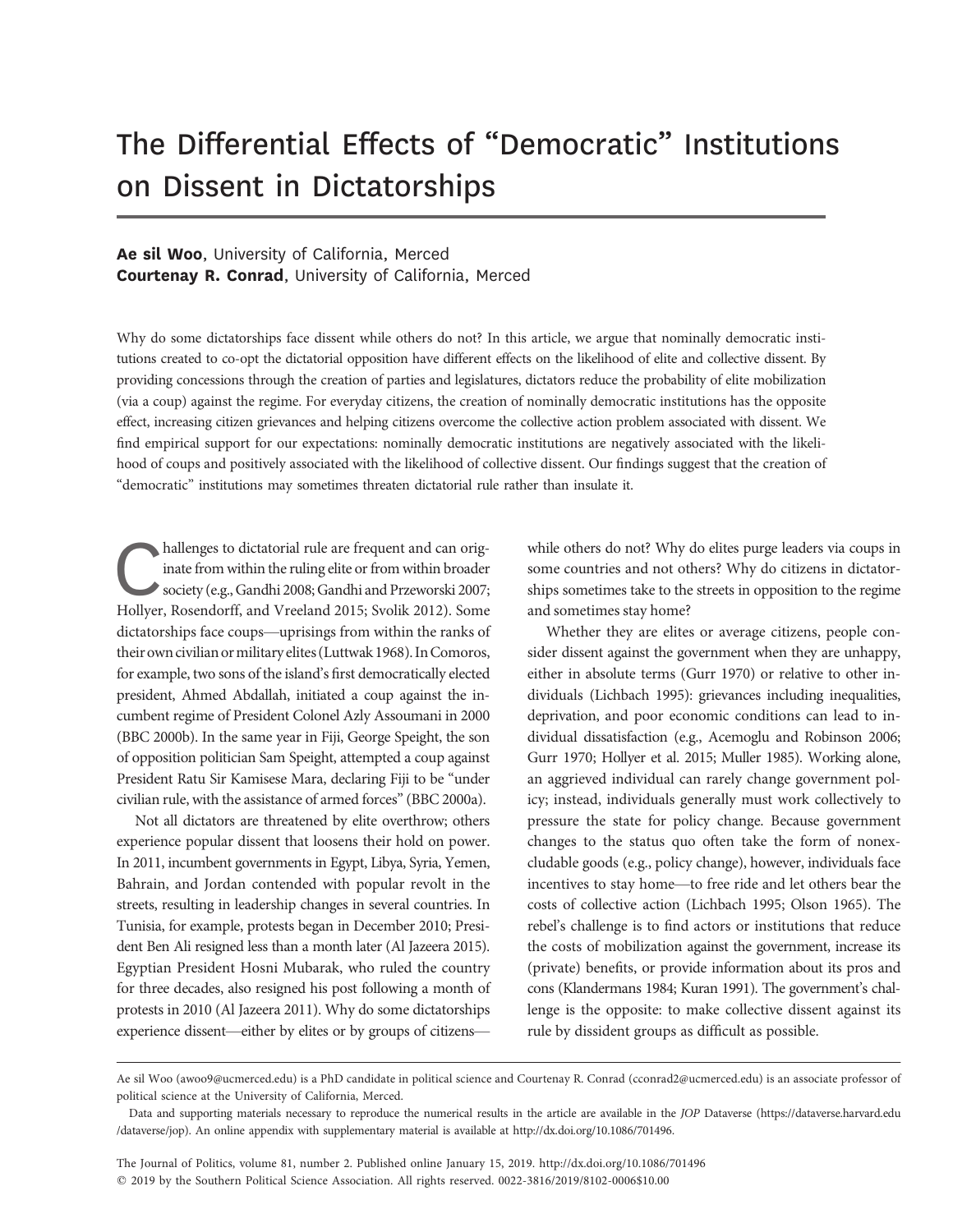Dictators can control dissent by repressing people who are unhappy—thereby thwarting their ability to mobilize against the government—or by buying them off with concessions. Dictators may co-opt their opposition, providing them with material and rights concessions (Conrad 2011) to solidify dictatorial rule, discourage political dissent, and encourage economic productivity (Olson 1993). Dictators can also attempt to appease rivals through the creation of nominally democratic institutions like legal political parties and legislatures (e.g., Gandhi 2008; Gandhi and Przeworski 2006, 2007; Magaloni 2006). Co-optation via the creation of democratic institutions seems to work as dictators might hope: the existence of institutions like political parties and legislatures increases the length of dictatorial rule (Gandhi and Przeworski 2007) and increases economic growth (Jensen 2014; Wright 2008).

In this article, we argue that the extent to which a dictator creates nominally democratic institutions to appease the opposition—an action that we refer to as co-optation—does not buy off all people equally.<sup>1</sup> As a result, nominally democratic institutions have different effects on the likelihood of elite and popular mobilization against the government. By giving opposition elites a voice in legal political parties and legislatures, providing them with policy concessions via those institutions, and rendering decision-making power more diffuse and thus more difficult to usurp, dictators reduce the probability of elite mobilization (via a coup) against the incumbent regime. For nonelites, the creation of nominally democratic institutions in dictatorships has the opposite effect on the probability of collective dissent. The creation of such institutions increases citizen grievances and provides information that helps citizens overcome the collective action problem associated with dissent. We find empirical support for our expectations: nominally democratic institutions are negatively associated with the likelihood of coups and positively associated with the likelihood of collective dissent.

This project offers a number of innovations for the scholarly understanding of how "democratic" institutions affect dissent against dictatorial governments. In a departure from previous research, we show that the same co-optative institutions can have opposite effects on different forms of political dissent—elite coups and collective dissent. Although the creation of nominally democratic institutions co-opts elites from engaging in dissent, co-optation is associated with citizen protest against the government. More broadly, our research contributes to the comparative literature on nominally democratic institutions in dictatorships, arguing that institutionalization only successfully "co-opts" individuals when they are permitted to participate. For nonparticipators, that institutionalization provides other people with benefits generates feelings of relative deprivation—a finding that we expect to be of interest to scholars of political violence. Finally, because protest can provide information to regime insiders about popular dissatisfaction with the incumbent government (Casper and Tyson 2014), the creation of democratic institutions may actually threaten dictatorial rule rather than insulate it.

# THE DISSIDENT'S (COLLECTIVE) DECISION TO DISSENT

Whether they are civilian or military elites or average citizens, individuals consider dissent against the government when they are unhappy, either in absolute terms (Gurr 1970) or relative to other people (Lichbach 1995), and when they blame the government for their circumstance (e.g., Javeline 2003). We refer to these individuals, regardless of whether they are elites or average citizens, as dissidents. Dissident grievances against the government, which range from relatively small perceived inequalities to knowledge about abysmal economic conditions (Przeworski, Alvarez, and Cheibub 2000), can lead to individual dissatisfaction (Acemoglu and Robinson 2006; Gurr 1970; Muller 1985) and the consideration of dissent. In particular, relative deprivation—the difference between what individuals expect to have (or what they see that others have) and what they have—has often been identified as a precondition of revolutionary activity (Cederman, Wimmer, and Min 2010; Gurr 1970; McAdam 1999).

Working alone, however, even the most dissatisfied individual can rarely change government policy; regardless of how aggrieved an individual may be, the government is unlikely to respond with policy change to a single individual's protest. When actors desire change to the status quo, they instead must consider joining together, committing to exert resources and effort and assuming the risk of negative government responses to collectively challenge the status quo or pressure the government for policy change (Lohmann 1994; Shadmehr and Bernhardt 2011). We define collective dissent as a coordinated citizen act to influence political outcomes outside of state institutions (Ritter and Conrad 2016a). Citizens dissatisfied with the status quo act together to threaten or impose costs on the government, using this leverage in the attempt to gain concessions on some policy, resource allocation, or power arrangement. Collective dissent may be legal or illegal, violent or nonviolent, with dissident actions ranging from peaceful protests to violent riots to rebellion.

Even when individuals share a common grievance, it is difficult for them to form into groups capable of challenging

<sup>1.</sup> Following Corntassel (2007), we consider "co-optation" to be synonymous with the creation of nominally democratic institution in dictatorships.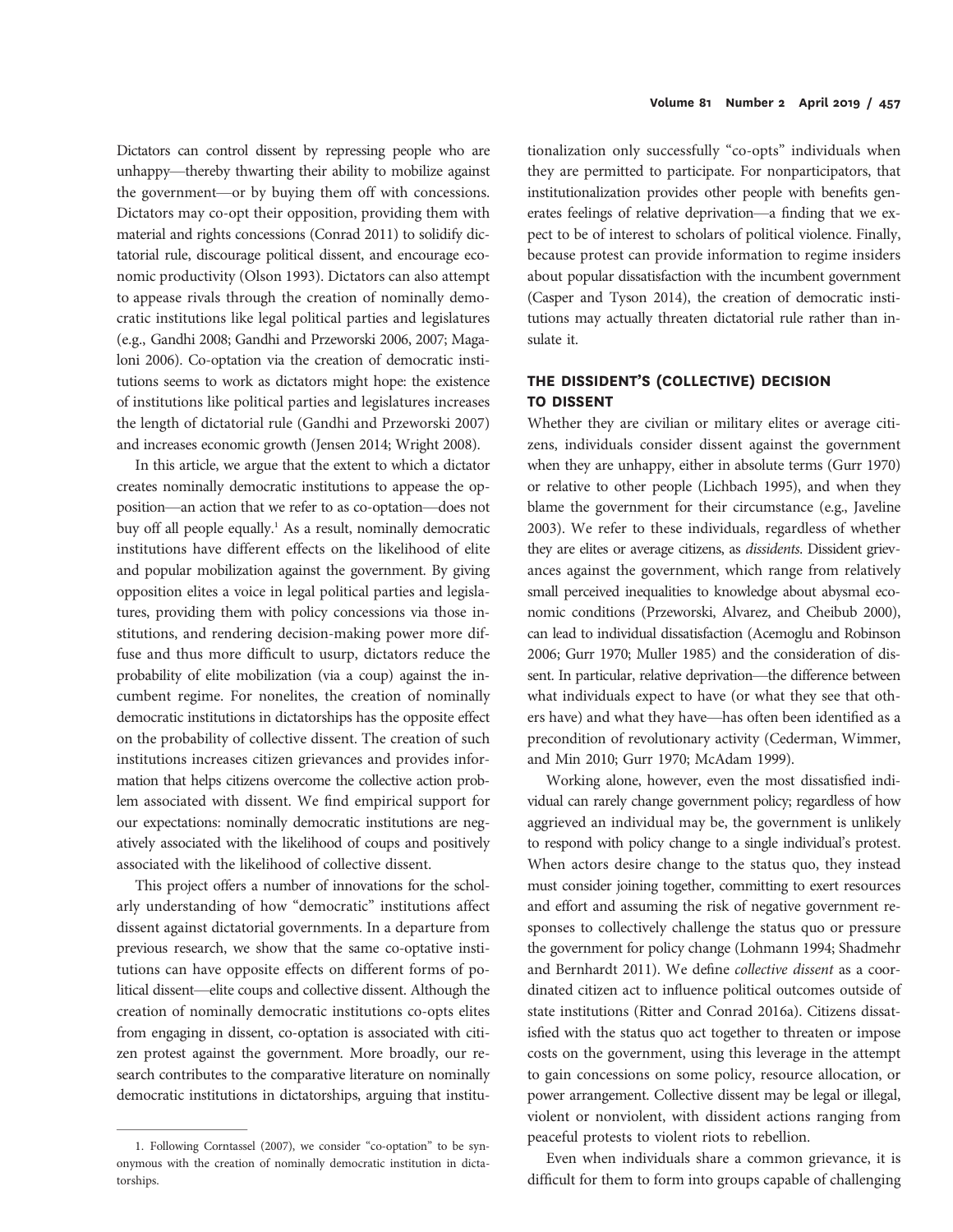the government, for two reasons. First, individual dissent often depends critically on expectations of dissent by other individuals (Bueno de Mesquita 2010; Casper and Tyson 2014; Hollyer et al. 2015; Kuran 1991; Lohmann 1994; Shadmehr and Bernhardt 2011), and it is not easy for potential dissidents to know the private preferences of others. Especially in the face of repressive governments, potential dissidents may engage in preference falsification: the misrepresentation of one's true preferences as a result of social or political pressure (Kuran 1997) or because the opposition is perceived as weak (Kuran 1989). Second, even when citizens expect participation from other aggrieved individuals, individuals face a collective action problem in deciding whether to mobilize around an issue or action. Especially when benefits from dissent activities are public goods, individuals face incentives to free ride and let others bear the costs of collective action (Lichbach 1995). The logical conclusion of the free rider problem is underprovision (Olson 1965)—no one joins the movement. To solve these problems, potential dissidents have three choices: reduce the costs of collective dissent, increase its benefits, or provide additional information about costs and benefits to potential dissidents (Klandermans 1984).

In what follows, we focus on the extent to which nominally democratic institutions help (increasingly) dissatisfied individuals overcome the collective action problem inherent in mobilizing against the government. We argue that elites' and average citizens' capacity to overcome the collective action problem varies across dictatorships, specifically with regard to the extent to which dictators co-opt potential dissenters into the regime through the creation of nominally democratic institutions. We begin by discussing how dictators control dissent. We next explicate the conditions under which dictators create nominally democratic institutions. We then discuss the extent to which these institutions thwart dissent by elites—coups—and collective dissent like protests and riots, arguing that while nominal democratic institutions successfully "buy off" elites, they rarely appease the masses.

# THE GOVERNMENT'S EFFORTS TO CONTROL DISSENT

The dissident's challenge is to create institutions that persuade individuals to engage in collective dissent rather than to free ride on the actions of others. The government's challenge is the opposite: to neutralize domestic threats by making collective dissent against its rule as difficult as possible. One option for thwarting dissent is for the government to engage in repression (e.g., Davenport 2007; Goldstein 1978), restricting group capacity (Galtung 1969) and invoking fear of severe consequences for mobilization (Cederman et al. 2010; Gurr 1970; McAdam 1999; Rejali 2007). Dictators can repress

by banning rights on freedom of speech, assembly, or travel, increasing costs of collective action (McAdam, McCarthy, and Zald 1996), or they can impose physical harm to thwart dissent through torture, imprisonment, or mass killing (Davenport 2007; Frantz and Kendall-Taylor 2014; Sullivan 2015). Unfortunately for the leader, however, repression is not a surefire bet for thwarting dissent. Repression is costly (Wintrobe 1998), is not always effective (Gandhi 2008), and is sometimes argued to increase dissent, especially when citizens feel more aggrieved as a result of further violations of their rights (Cederman et al. 2010; Gurr 1970; McAdam 1999).

Repression is not the only dictatorial tool to neutralize domestic threats. Although their provision of concessions is generally lower than that of their democratic counterparts (McGuire and Olson 1996), dictators provide goods to their populations to solidify their rule, discourage dissent, and encourage economic productivity (Bell 2011; Olson 1993). We define concessions as the intentional extension of benefits to nonregime actors in exchange for loyalty. Gandhi (2008, 75– 76) makes the case for the importance of dictatorial concessions: "To ensure political acquiescence among citizens, dictators may have to offer groups within society some concessions. . . . A state with full monopoly over the means of coercion requires citizens who are willing to serve as loyal soldiers and police. Similarly, a functioning economy requires the regime to provide incentives for people to reveal their private information, to work, and to save."

In addition to offering material and rights-oriented concessions (Conrad 2011), dictators can establish nominally democratic institutions, such as political parties and legislatures, to co-opt the opposition. Co-optation is a specific type of concession: an intentional extension of "some form of political participation to actors who pose a threat" to the ruling regime in exchange for their loyalty or acquiescence (Corntassel 2007, 139). Dictators use nominally democratic institutions to "neutralize threats to their rule and solicit cooperation" (Gandhi 2008, 140). Nominally democratic, co-optative institutions like political parties and institutionalized legislatures reduce the transaction costs of distributing concessions to outside groups in exchange for loyalty and enable dictators to monitor and control opposition behavior (Gandhi and Przeworski 2006). Dictators can better manage elite conflict, for example, by organizing and distributing patronage (e.g., career advancements and material rewards) through political parties (Gandhi 2008; Geddes 1999). Dictatorial legislatures similarly serve as "institutionalized forums" where a dictator and opposition elites regularly meet and make policy compromises (Svolik 2012). Legislatures "lower the transaction costs of exchanging (concessions) for political support"(Gandhi 2008, 78). In short, nominally democratic institutions facilitate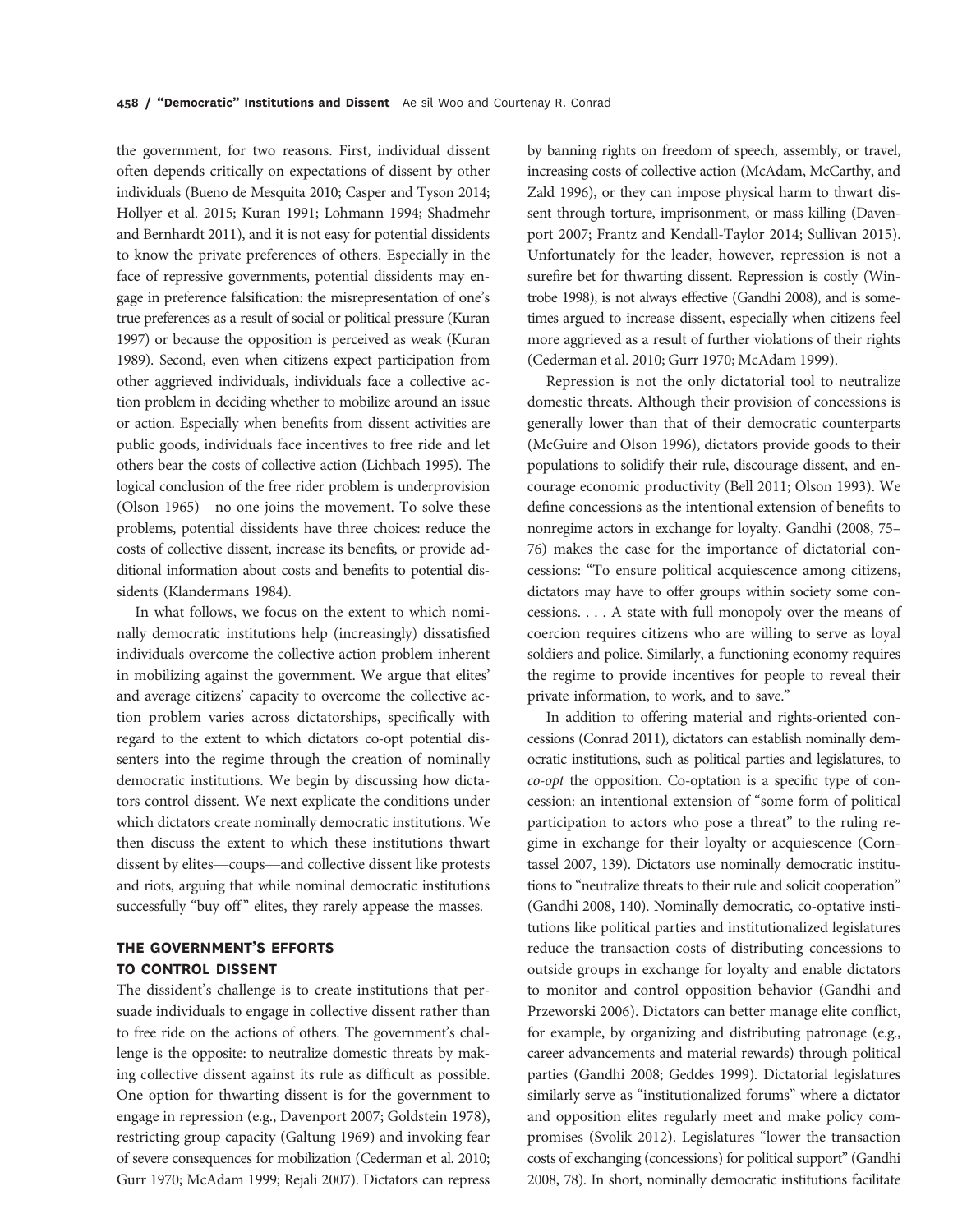regular interaction between dictators and elites and serve to distribute various benefits to those opposition elites (Geddes 1999; Svolik 2012). Co-optation seems to have positive effects: dictatorships with political parties and legislatures generally survive longer (Gandhi and Przeworski 2007) and enjoy a higher level of economic growth (Jensen 2014; Wright 2008).

Importantly, however, nominally democratic institutions do not buy off all citizens equally: co-optative institutions have different effects on the likelihood of elite and mass mobilization. By giving elites a voice in institutions like legal political parties and legislatures—and by providing them with policy concessions via those institutions—dictators reduce the probability of elite mobilization (via a coup) against the incumbent regime. When dictators create nominally democratic institutions, they also decrease the probability of an elite military coup because co-optative institutions render decision-making power more diffuse and thus more difficult to usurp. However, for everyday citizens, the creation of nominally democratic institutions has the opposite effect on the probability of collective dissent, increasing citizen grievances and helping citizens overcome the collective action problem associated with dissent.

# Why nominally democratic institutions co-opt elites

Although they are not subject to alternation of power associated with contested elections, dictators are more likely than leaders of democracies to face coups (Lindberg and Clark 2008). Following Luttwak (1968, 12), we define a coup as an infiltration of a small but critical segment of the government apparatus used to remove the government from control. Coups can occur at the hand of political or military elites (Luttwak 1968; Powell and Thyne 2011) but always involve the "rapid seizure of power by a small group followed by the speedy acceptance of the new authorities by the remaining portions of the government and the population" (Quinlivan 1999, 132).<sup>2</sup> Coups are distinct from popular dissent and revolutions because coup plotters seek to seize power from within the present system of government rather than by destroying the extant system entirely (e.g., Luttwak 1968, 68).

The creation of nominally democratic institutions decreases the likelihood of elite dissent via a coup by making it more difficult for elites to coordinate against the extant regime. This is the case for two reasons. First, previous literature argues that dictators create nominally democratic institutions to coopt their opposition. Institutions like legislatures provide the dictator with a forum through which to provide opposition elites with concessions to buy their support. High-level members of the opposition often receive rewards in return for their willingness to participate in "democratic" institutions like elections and legislatures (e.g., Lust-Okar 2005; Magaloni 2008).<sup>3</sup> In addition to receiving concessions for their participation, legislative institutions provide opposition party leaders with information that further helps to facilitate power sharing with the dictator (Svolik 2009). As a dictator co-opts increasing numbers of political elites into the incumbent regime, coup plotters have a smaller pool from which to mobilize elites against the government via a coup. In addition, as increased numbers of elites are co-opted into the extant system, even non-co-opted elites are discouraged from coup initiation because it becomes increasingly costly: even successful coups can be costly for those who have opposed intervention, as they may face "the same costs as unsuccessful conspirators: demotion, discharge, prison, death" (Geddes 1999, 127).

Second, institutionalized dictatorships are more likely than their uninstitutionalized counterparts to provide investmentfriendly rights protections to their citizens, which provides leaders with additional assets for redistribution. Boix (2003) finds empirical support for his argument that authoritarian legislatures are positively correlated with enhanced property rights because "the existence of an authoritarian legislature indicates multiple veto players, which reinforces property rights and ensures investors that their produce will not be expropriated" (Wright 2008, 325). These policies are often argued to be responsible for the fact that dictatorships with nominally democratic institutions experience increased economic growth relative to their more personalistic counterparts (Gandhi 2008; Jensen 2014; Wright 2008). Because economic benefits often accrue to elites in the leader's inner circle and are infrequently redistributed to common citizens, elites are less likely to be motivated to engage in a coup when they are permitted to participate in an institutionalized legislature; to do so would be to risk the more certain accruing of benefits under the current regime.

In addition to expecting nominal democratic institutions to be negatively associated with the likelihood of a civilian coup for the reasons discussed above, we expect these institutions to be negatively associated with the likelihood of military coup. This is the case even though members of the 2. Powell and Thyne (2011, 251-52) define coups as "illegal and overt military may not directly participate in institutionalized par-

attempts by the military or other elites within the state apparatus to unseat the sitting executive" and argue that "the state apparatus . . . include(s) non-civilian members of the military and security services or civilian members of the government."

<sup>3.</sup> For a review of the literature on authoritarian elections, see Gandhi and Lust-Okar (2009).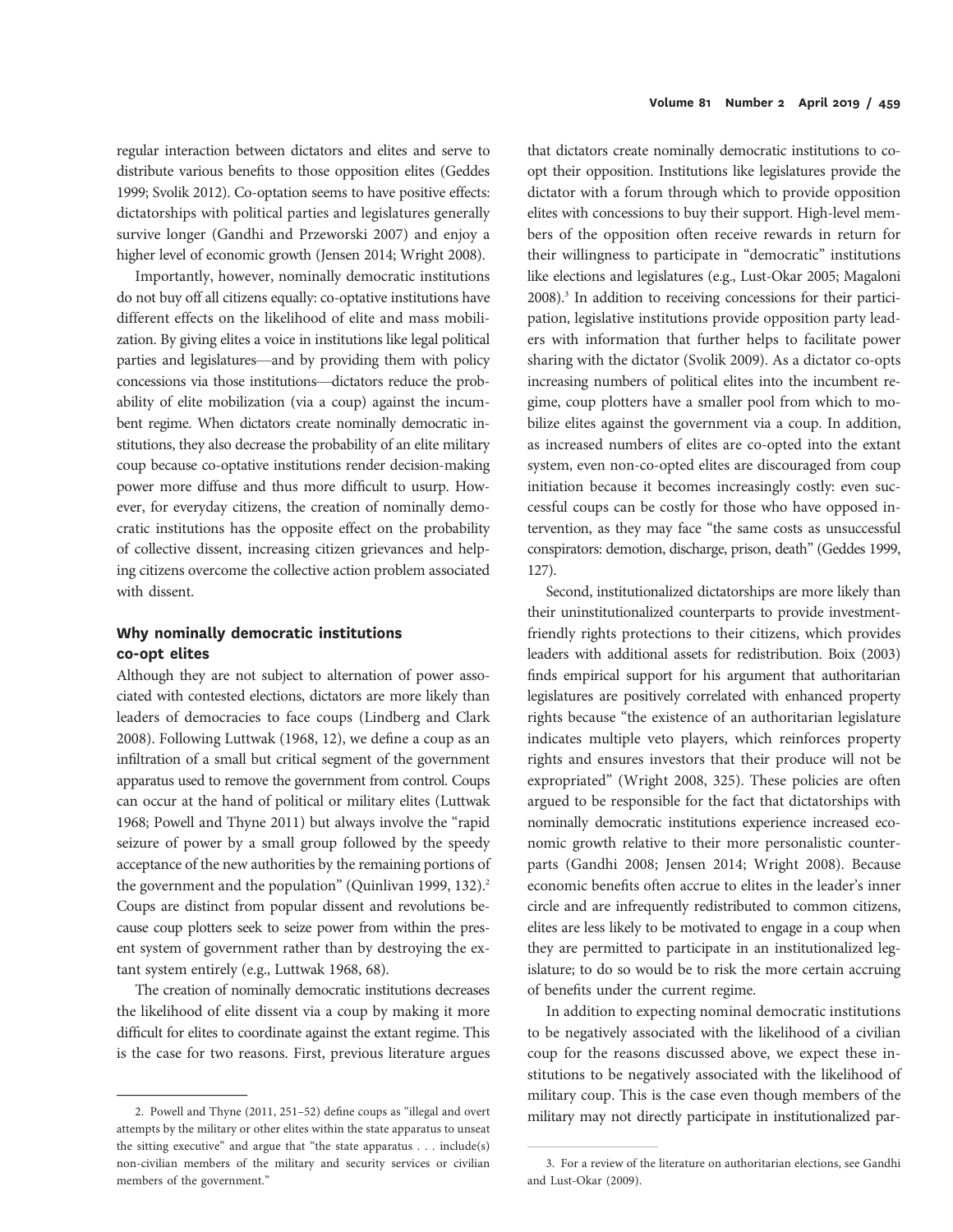ties and legislatures. As a dictator co-opts more individuals into institutionalized decision-making processes, military coup plotters face more dispersed political power that supports the existing government apparatus. As a result, it becomes increasingly difficult and risky for the military to initiate a coup as political institutionalization increases. Thus, our first hypothesis reflects the expectation that nominally democratic institutions are negatively correlated with the likelihood of a (civilian and military) coup.

H1. Coups are less likely to occur in dictatorships with co-optative institutions than in dictatorships without co-optative institutions.

## Why nominally democratic institutions do not co-opt citizens

In addition to facing threats from within the elite ranks, dictators must also be aware of the potential for collective dissent against their rule. Although coups may be more common in unseating dictators than uprisings from below (Svolik 2012), the potential for unrest and for democratization is very real (e.g., Acemoglu and Robinson 2006; Boix 2003). When scholars argue that leaders co-opt their opposition through the creation of nominally democratic institutions (e.g., Gandhi 2008), they are typically referring to elite opposition. For example, although Gandhi (2008) defines the opposition as anyone who is located in a policy position different from the dictator's, her theory focuses on the extent to which elites can be bought off with legislative positions and activities. Other scholars argue that it is high-level members of the opposition who receive rewards in return for their willingness to play nicely with the incumbent regime (e.g., Lust-Okar 2005; Magaloni 2008). According to Thomas Pepinsky, "One common saying is that the job of legislators under (Indonesian President) Soeharto was datang, duduk, diam, duit, which we might translate as 'show up, sit down, shut up, get paid'" (2012; see also Pepinsky 2009). Although the creation of "democratic" institutions co-opts elites, the creation of these institutions also has implications for average citizens in the extent to which they are (dis)satisfied with the regime and in their ability to collectively dissent.

We assume that citizens, like elites, are interested in having the ability to live, work, and engage in leisure without interference from the government. Citizens want the government to respect their individual rights and provide them with material benefits. In order to co-opt citizens via the creation of nominally democratic institutions, leaders or elites who receive benefits via co-optation must pass a portion of those benefits onto the general population. If the creation of cooptative institutions generates increased economic growth

(Gandhi 2008; Jensen 2014; Wright 2008), for example, a portion of the associated benefits may be shared with everyday citizens. Because citizens are unlikely to be in the leader's winning coalition (Bueno de Mesquita et al. 2003) in most dictatorships, however, we assume that increased dictatorial wealth is not always extended to the members of the general population.<sup>4</sup> If elite political survival is not dependent on everyday citizens, there is no theoretical reason to expect elites to share the spoils of co-optation.

Whereas democracies engage in redistribution primarily through the provision of public goods, dictators typically redistribute through direct cash transfers (Kammas and Sarantides 2018) and rent-seeking activities (Giuliano, Mishra, and Spilimbergo 2010) that benefit "politically powerful elites" (Kammas and Sarantides 2018). Deacon (2009) shows formally that, relative to democracies, the more concentrated political power in dictatorships results in spending "on transfers targeted to powerful groups." He argues that, when power can be "controlled by satisfying only a small group, it is costly to gain political support by providing a public good that spreads to the entire population; targeted transfers are a more effective way to spend public funds in this case" (250). For example, although Uganda has had a legislature since 1962, average citizens have not seen the benefits of institutionalization. The Economist (2017) reports that "the young complain about crumbling services and too few jobs," citing growth in income per person of 3% a year for the first 25 years under President Museveni's rule and growth in income in the past five years of approximately 1%.

When citizens do not themselves feel the benefits of economic growth, the creation of nominally democratic institutions in dictatorships can create or increase grievances among the citizenry. Whereas citizens may have previously believed the regime unable to provide concessions, the observation of concessions targeted at elites can show citizens that the dictator is willing and able to "buy off" potential threats. As long as citizens can observe the creation of nominally democratic institutions by the dictator, they do not need any other piece of information to be aware or to be convinced that a leader is willing to concede. Especially when they view opposition elites' position as improving relative to their own—and when opposition elites fail to share their improved lot—feelings of

<sup>4.</sup> We do not argue that dictators never engage in redistribution: in instances when the dictator or the opposition share the benefits of economic growth with average citizens (i.e., engage in redistribution), institutional co-optation is less likely to heighten citizen grievances against the regime. If elites do engage in redistribution following the creation of nominally democratic institutions, we are less likely to find empirical support for hypothesis 2.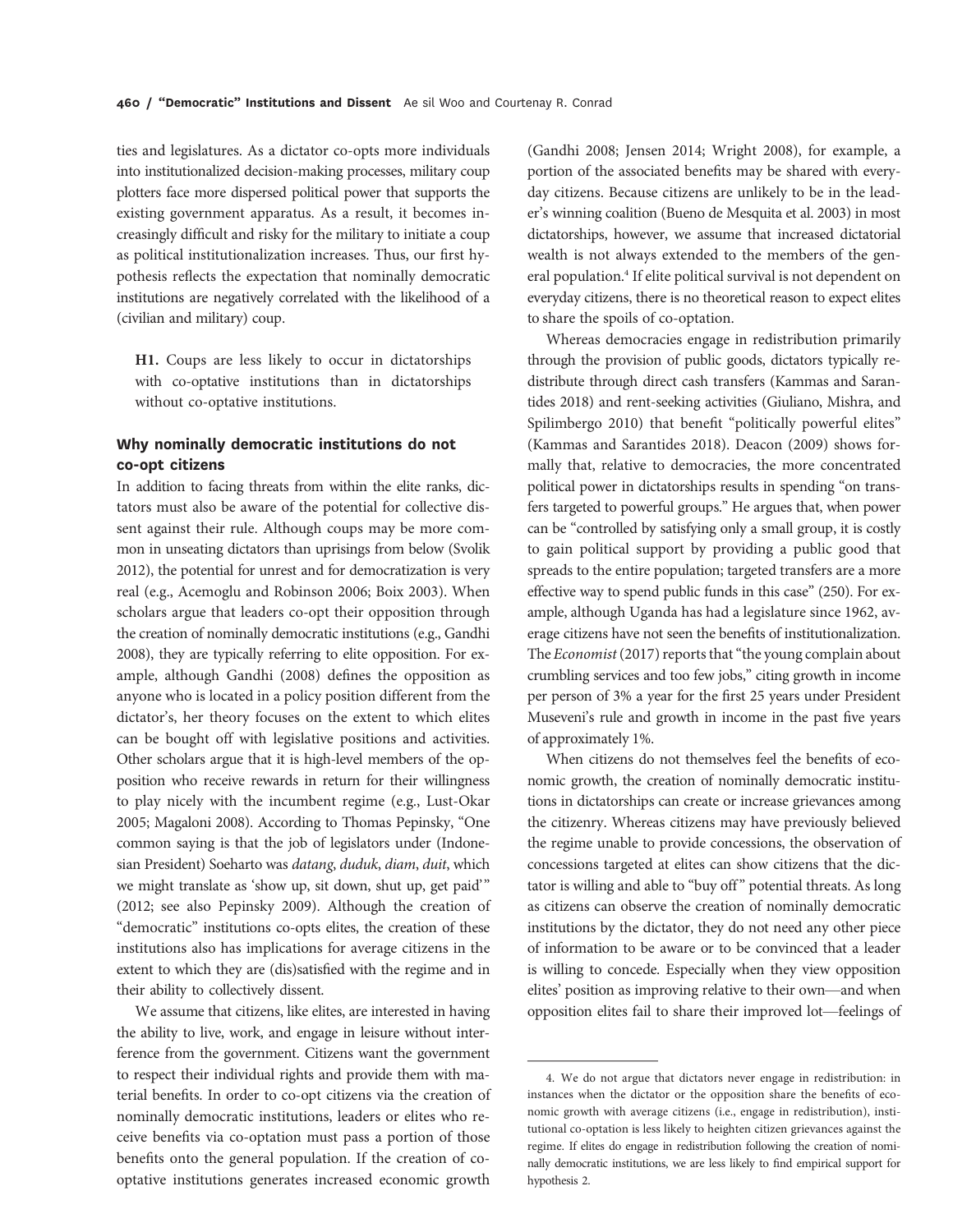relative deprivation can sow the individual seeds of dissent. Put differently, when everyday citizens see elites being rewarded with material concessions for their participation in a nominal democratic institution and citizens fail to receive any benefits themselves, citizen perceptions of relative deprivation are likely to increase.

In addition to heightening individual grievances against the regime, the creation of legislative institutions facilitates collective dissent by altering the perceived costs and benefits of individuals considering dissent. The decision to dissent is not simply a function of an individual's grievances; whether citizens are willing to engage in collective dissent is dependent on the extent to which they believe that other people are willing to join the movement (e.g., Bueno de Mesquita 2010; Casper and Tyson 2014; Hollyer et al. 2015; Kuran 1991; Lohmann 1994; Shadmehr and Bernhardt 2011). Institutions are often argued to facilitate mobilization, in part by reducing the perceived costs of individual participation in collective mobilization (e.g., Carey 2000; Schelling 1978; Weingast 1997)—and by doing so in a manner in which citizens recognize that other citizens are similarly influenced to dissent.

A wealth of literature focuses on the effect of information on protest, arguing that increased information helps citizens to overcome collective action problems (e.g., Hollyer et al. 2015; Little 2015; Shadmehr and Bernhardt 2011). For example, low-level dissent activities can serve as information to convince people to reveal their true preferences about collective dissent; Lohmann (1994) argues that the relatively small Monday Demonstrations in Leipzig were instrumental in providing information to potential dissidents about the extent of dissatisfaction with the East German regime. Hollyer et al. (2015, 764) argue that publicly observable information—in their case, transparency about government economic performance—affects not only individual citizen beliefs but also "higher order beliefs—their beliefs about the beliefs held by other citizens" (see also Morris and Shin 2002). We argue that the creation of nominally democratic institutions in dictatorships similarly provides discontented citizens with information that allows them to better overcome the collective action problem associated with dissent. When elites participate publicly in legislatures and then fail to redistribute to the masses, citizens are better able to form shared expectations about the success of collective dissent than they would be absent those institutions. Citizens know not only how information about legislative institutions (and lack of redistribution) influences their own beliefs but also that other citizens have access to that information: "As citizens become more aware of one another's perceptions, they become better able to judge the willingness of others to mobilize in protest" (Hollyer et al. 2015, 766). Thus, the creation of nominally democratic institutions in dictatorships makes collective dissent more likely than it would be absent the creation of those institutions.5

Because the creation of nominally democratic institutions in dictatorships (1) heightens the grievances of potential dissidents and (2) decreases the costs of collective dissent, we expect co-optation to be positively related to the likelihood of collective dissent.

H2. Collective dissent is more likely to occur in dictatorships with co-optative institutions than in dictatorships without co-optative institutions.

## TESTING HYPOTHESES

Our theory leads us to expect a negative relationship between co-optative institutions and elite coups and a positive relationship between co-optative institutions and collective dissent by citizens. In what follows, we operationalize our main concepts: co-optative institutions, elite coups, and collective dissent. To test our hypotheses, we first show using logit models that co-optative institutions are negatively correlated with coups and positively correlated with collective dissent. This estimation technique is subject to the criticism that dictatorships in which nominal democratic institutions are created may be systematically different in an (un)observable way from dictatorships that fail to institutionalize. Thus, our logit estimates potentially produce a biased estimate of the effect of co-optative institutions and dissent. Because we know that certain types of dictatorships are more likely to create nominal democratic institutions than others (i.e., that institutionalized regimes are systematically different from uninstitutionalized regimes in terms of observed covariates),<sup>6</sup> our estimates in these models are also heavily dependent on modeling assumptions (Gelman and Hill 2007; Morgan and Winship 2014). In order to ensure a covariate balance in our sample and show that our empirical results are not dependent on the functional form assumptions required of the aforementioned model, we also

<sup>5.</sup> Svolik (2012) argues that the existence of hierarchical political parties reduces individual incentives to dissent. Even if the incentives of lower-level party members to dissent are constrained by the structure of the party, we still expect the creation of legislatures to increase the probability of popular dissent because all citizens are not part of the party structure in dictatorships. For this reason, we also do not assume that citizens need to rely on their party leaders to organize them in dissent against the regime (e.g., Lust-Okar 2004; Steinert-Threlkeld 2017).

<sup>6.</sup> For example, dictatorial leaders are more likely to create institutionalized legislatures when they are threatened (e.g., Gandhi 2008; Magaloni 2006; Svolik 2012; Wright, Erica, and Geddes 2015).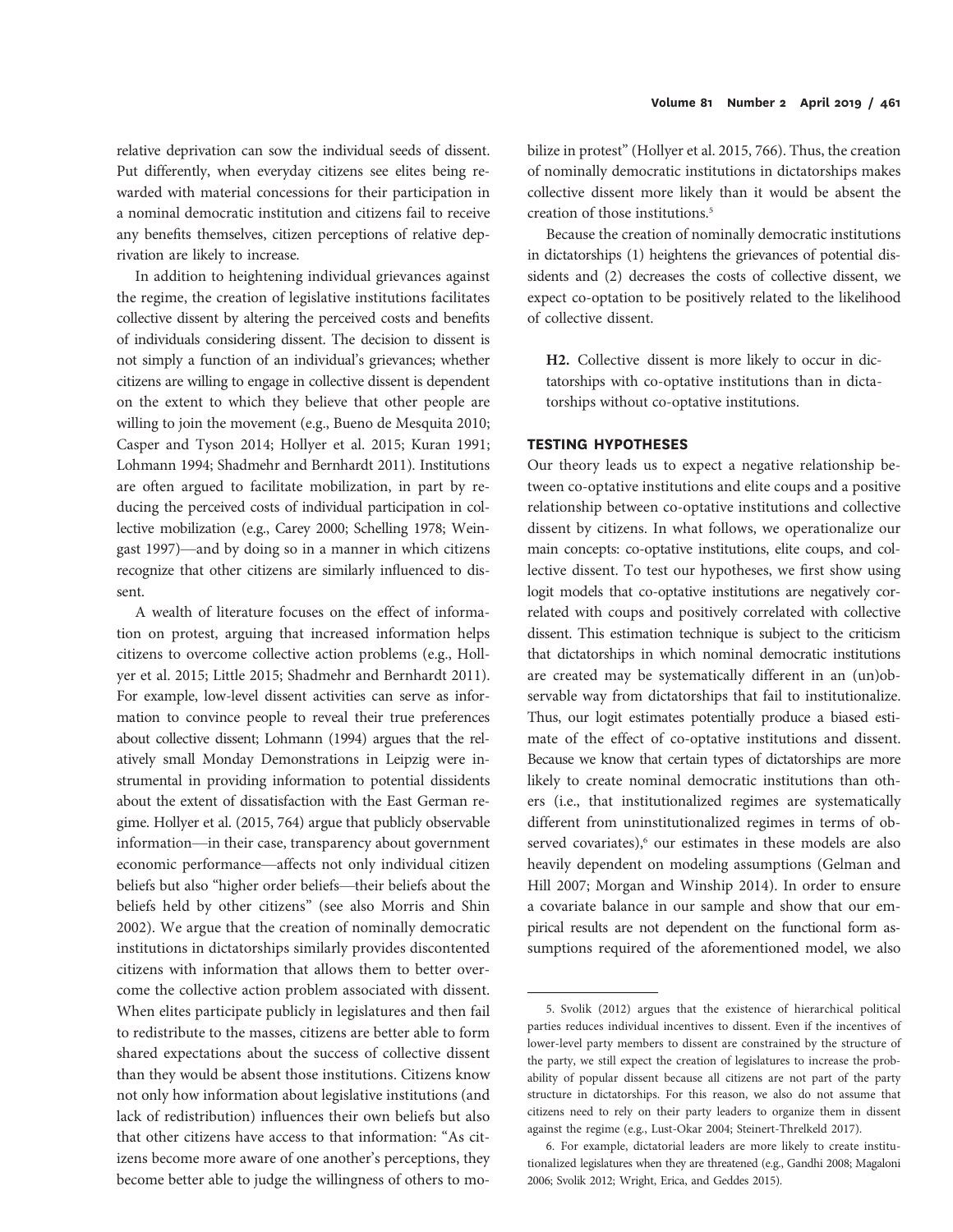estimate models using coarsened exact matching (CEM) methods to account for the nonrandom creation of co-optative institutions. We find substantial statistical and substantive support for our hypotheses using both of these empirical strategies.

#### Operationalization

We test our hypotheses using binary time-series cross-sectional (TSCS) data on 91 dictatorships from 1947 to 2006. The unit of observation is the country-year. Following Alvarez et al. (1996), Gandhi (2008), Przeworski et al. (2000), and Vreeland (2008), we adopt a minimalist conceptualization of regime type and create our cross-sectional sample using a binary measure that identifies dictatorships based on the lack of direct elections of the executive and the legislature by popular vote. In particular, we use the "exselec" variable from Cheibub, Gandhi, and Vreeland (2010) to determine whether a contested election occurred in a given countryyear. If a contested election occurred, we identify that countryyear as democratic and exclude it from our data. If there is no popular election or committed delegate election for executive selection in a given country-year, we identify it as dictatorial.

Since our hypotheses concern two types of opposition dissent—elite coups and popular mobilization—we require two dependent variables. With regard to elite coups, we are interested in any extraconstitutional attempt to forcibly remove a current leader by any members of the state apparatus. We operationalize Elite Coups using data from the Cross-National Time Series Data Archive (CNTS; Banks 2010), coding a binary variable as 1 whenever a country experiences one or more of the following coup events in a given year: "extraconstitutional or forced changes in the top government elite or its effective control of the nation's power structure in a given year."<sup>7</sup> We measure our second dependent variable, Citizen Dissent, using two measures from the CNTS.<sup>8</sup> Antigovernment Demonstrations is a binary variable coded 1 whenever a country experiences one or more of the following events in a given year: "any peaceful public gathering of at least 100 people for the primary purpose of displaying or voicing their opposition to government policies or authority, excluding demonstrations of a distinctly anti-foreign nature" (Banks 2010). Riots is a binary variable coded 1 whenever a country experiences "any violent demonstration or clash of more than 100 citizens involving the use of physical force" (Banks 2010).

Because we are interested in the effect of co-optation on elite and popular dissent, we require a measure of democratic institutionalization. Conceptually, co-optation can be defined as the extension of some form of political participation to an opposition group by the government. We are particularly interested in the extent to which the opposition is permitted to participate in the decision-making process and could (in theory) receive concessions from the government.<sup>9</sup> As a result, we measure Co-optation using data from Cheibub et al. (2010) on the number of political parties within the legislature. Following Cheibub et al. (2010), we create a binary measure of co-optation coded 0 in countryyears in which the government has "either no legislature or all members of the legislature are nonpartisan" and in country-years in which the government has "a legislature with only members from the regime party." The measure is coded 1 in all country-years in which the government has a "legislature with multiple parties" (Cheibub et al. 2010).

In several of our empirical models, we include a battery of control variables argued to influence both the creation of co-optative institutions and the likelihood of collective dissent.<sup>10</sup> First, military leaders are argued to behave differently from other types of executives (Conrad, Conrad, and Young 2014; Geddes 1999; Svolik 2012; Wright 2008); we expect country-years led by military executives to be less likely to experience a coup because members of the military are less likely to depose a military leader. Gandhi (2008, 93–94, 98– 101) argues that military leaders are also less likely to create

<sup>7.</sup> These data do not account for unsuccessful coup attempts. Our results are robust to using data from Powell and Thyne (2011), which account for both successful and unsuccessful coup attempts. Although the Banks (2010) documentation is unclear regarding who can initiate a coup, the operationalization of a coup from Powell and Thyne (2011) includes elite violent dissent by opposition party elite who participate in legislative institutions and, thus, closely matches our concept: "Coups may be undertaken by any elite who is part of the state apparatus" (Powell and Thyne 2011, 250). Both measures of coup include instances when members of the dictator's party dissent—not only instances in which institutionalized members of the opposition elite rebel against the dictator. We appreciate an anonymous reviewer's comment that elites who are expected to share the pie with opposition party elites may be more likely to initiate a coup than elites who are not expected to share the pie. Given this logic, inclusion in these data of coup events by dictatorial party elites should bias against our finding in support of our first hypothesis.

<sup>8.</sup> Our results are robust to various measures of popular dissent from the Social Conflict Analysis Dataset (Salehyan et al. 2012), as shown in our appendix (available online).

<sup>9.</sup> Unlike Wright and Escribà-Folch (2012), who conceptualize and measure parties and legislatures separately, we are interested in the extent to which the opposition is co-opted. The concept of interest in our article is the extent to which opposition groups have an institutionalized means by which to ask for and receive concessions.

<sup>10.</sup> These control variables are consistent with those used by Svolik (2012).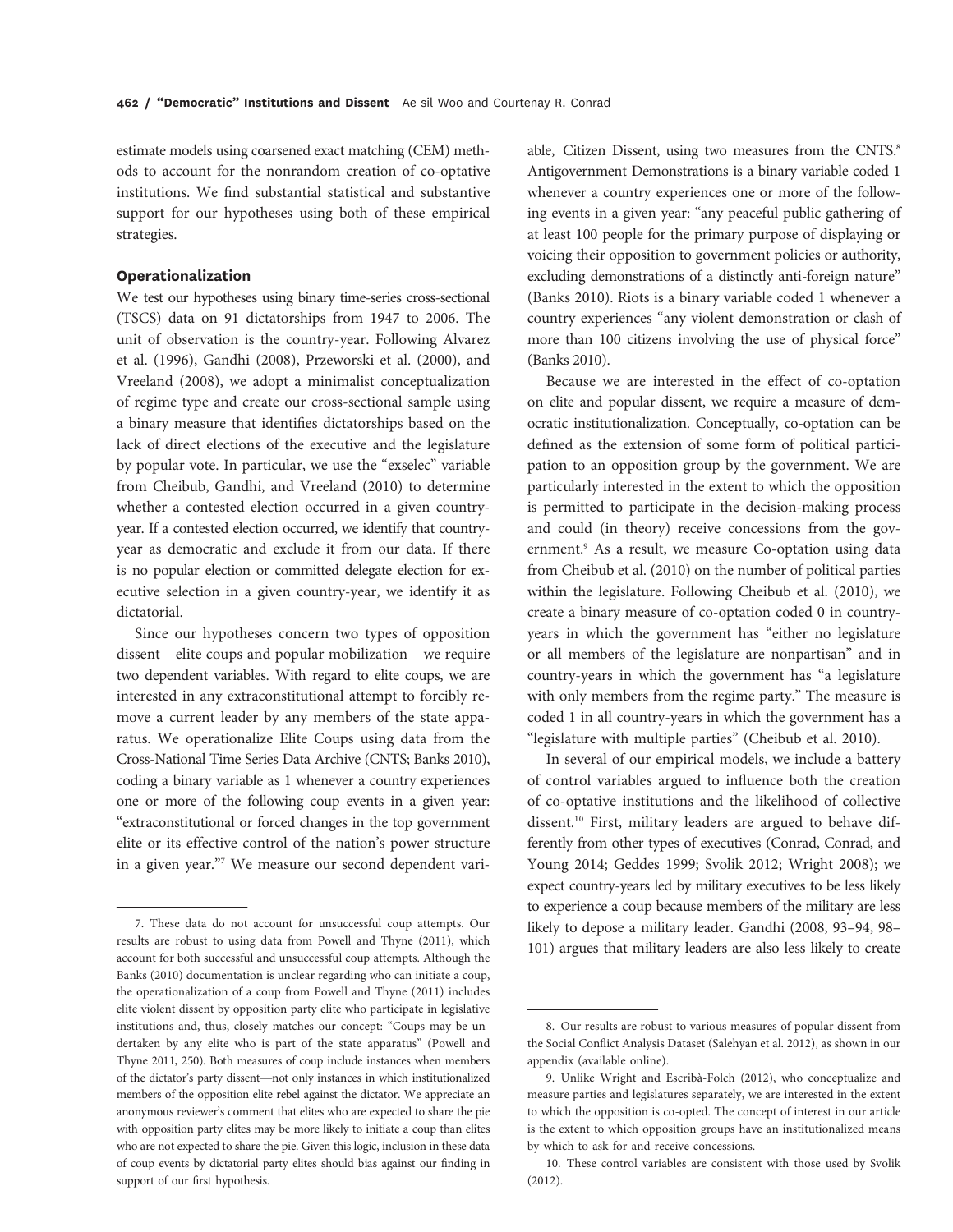co-optative institutions than civilian dictators, meaning that the concept is likely to be correlated with both our dependent variable and our main independent variable. To account for these relationships, we include in our models a dummy variable coded 1 in country-years led by military leaders and 0 otherwise (Cheibub et al. 2010). In addition, country wealth and economic growth have been found to be associated not only with the level of threat to the dictatorial regime (Gandhi 2008; Wright 2008)—which is related to the need to engage in co-optation, our main independent variable—but also with the likelihood of coups (Svolik 2012), uprisings (Svolik 2012), and democratic transitions (Acemoglu et al. 2009; Ansell and Samuels 2010; Boix 2003). In our models, we follow Svolik (2012) and control for gross domestic product (GDP) per capita, measured in thousands of purchasing-power-parity US\$2005, and GDP growth using data drawn from the Penn World Table, version 6.3 (Heston, Summers, and Aten 2009). Because Communist regimes may have received external support making them less likely to institutionalize and experience elite and mass dissent (Svolik 2012), we also include binary controls for whether a country-year has a Communist government and whether the country-year falls during the Cold War. Finally, using the arguments and replication data in Hollyer et al. (2015), we also include a control for trade openness ([Exports + Imports]/GDP).<sup>11</sup>

#### Empirical analyses

In order to determine whether there is a relationship between co-optative institutions and collective dissent, we begin with basic models intended to show correlations between our main variables of interest. Because the data we use to operationalize our main dependent variables are highly skewed toward zero,<sup>12</sup> we dichotomize each of the aforementioned variables and test our hypotheses by estimating the likelihood of coups and dissent using a logit model.<sup>13</sup> Our results are presented in table 1. Columns 1, 3, and 5 of table 1 show coefficient estimates (sans controls) on elite coups, antigovernment demonstrations, and riots, respectively. Columns 2, 4, and 6 provide coefficient estimates in empirical models that include measures of the control variables discussed above.

The signs on the coefficients on co-optation in table 1 are all significant and in the expected direction. Columns 1 and 2 show that institutionalized legislatures in dictatorships are negatively correlated with elite coups; columns 3–6 show that the same institutions are positively correlated with popular dissent in the form of antigovernment demonstrations and riots. Because logit coefficients are difficult to interpret substantively, we estimate changes in the probability of coups and demonstrations using the results shown in table 1—column 1 (for coups), column 3 (for antigovernment demonstrations), and column 5 (for riots). To do so, we first estimate the probability of an elite coup occurring in a country-year in which co-optative institutions did not exist (where  $co -$  optation = 0). Next, we estimate the probability of an elite coup in a country-year with a  $co$ -optative institution (where  $co$  – optation = 1) and generate the first difference between these two values.<sup>14</sup>

Figure 1 shows the distribution of the expected probability of an elite coup for average country-years (as described above) with and without co-optative legislative institutions. The calculated mean of the expected probability of an elite coup in a country-year without a co-optative legislature is 54.44% (31.15%, 77.11%). By comparison, the mean probability of an elite coup in a country-year with a co-optative legislature is 26.19% (6.74%, 54.40%). Dictatorships with co-optative institutions are approximately 28.25% less likely than dictatorships without such institutions to experience an elite coup. Although this is a substantively large difference, we cannot be confident from these data whether legislatures cause a decrease in the probability of an elite coup or whether dictators create legislatures when environmental and other conditions suggest that they are least likely to face an elite coup.

We now turn to the substantive relationships between cooptative dictatorial institutions and our measures of popular dissent depicted in table 1. Figure 2 shows the distribution of the expected probability of an antigovernment demonstration for average country-years with and without co-optative legislative institutions. The calculated mean of the expected probability of an antigovernment demonstration in a country-year without a co-optative legislature is 24.20% (14.69%, 35.72%).

<sup>11.</sup> Hollyer et al. (2015, 774) argue that there are "linkages between economic and political liberalization." Adsera and Boix (2002) argue that trade openness is correlated with our dependent variables; authoritarian regimes with free trade are associated with a reduced public sector, which may lead to increases in discontent.

<sup>12.</sup> The mean number of coups, riots, and antigovernment demonstrations identified by the CNTS is 0.047, 0.383, and 0.472, respectively. These mean values are relatively low; most countries experience few coup or dissent events in most years. Our results are robust to using counts of these measures as our main dependent variables.

<sup>13.</sup> Models in which the dependent variable is dichotomous produce inefficient estimates if there is temporal dependence within the units (Beck, Katz, and Tucker 1998). Our results are robust to the inclusion of a thirdorder polynomial time counter to account for temporal dependence (Carter and Signorino 2010).

<sup>14.</sup> We compute substantive effects for country-years that are non-Communist and nonmilitary. We hold other variables at their in-sample means (for continuous variables) and in-sample modes (for ordered/binary variables).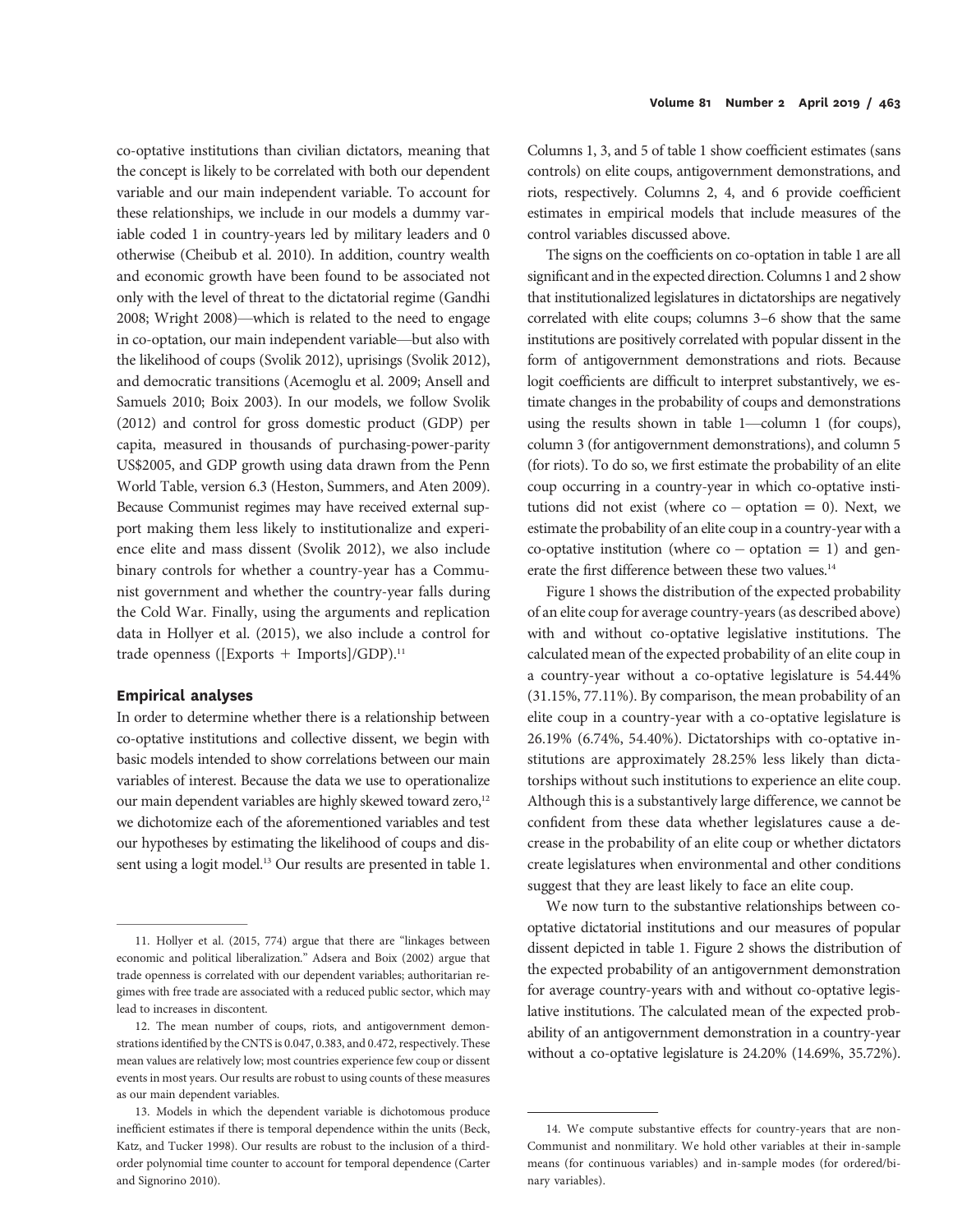#### 464 / "Democratic" Institutions and Dissent Ae sil Woo and Courtenay R. Conrad

|                              | Elite Coups |             | Antigovernment Demonstrations |              | Riots        |              |
|------------------------------|-------------|-------------|-------------------------------|--------------|--------------|--------------|
|                              | (1)         | (2)         | (3)                           | (4)          | (5)          | (6)          |
| Co-optation                  | $-.910***$  | $-.810***$  | $.759***$                     | $.772***$    | $.705***$    | $.859***$    |
|                              | (.237)      | (.256)      | (.104)                        | (.114)       | (.105)       | (.115)       |
| <b>GDPPC</b>                 |             | $-.606**$   |                               | .094         |              | .034         |
|                              |             | (.264)      |                               | (.081)       |              | (.086)       |
| GDPPC growth                 |             | $-.024**$   |                               | $-.012**$    |              | $-.010*$     |
|                              |             | (.011)      |                               | (.006)       |              | (.006)       |
| Trade openness               |             | $-.002$     |                               | $-.011***$   |              | $-.010***$   |
|                              |             | (.003)      |                               | (.002)       |              | (.002)       |
| Military leader              |             | $.590***$   |                               | .012         |              | .063         |
|                              |             | (.206)      |                               | (.119)       |              | (.118)       |
| Communist                    |             | $-.458$     |                               | $-.159$      |              | $-.238$      |
|                              |             | (.375)      |                               | (.170)       |              | (.171)       |
| Cold War                     |             | $-.066$     |                               | $-.289**$    |              | $.305**$     |
|                              |             | (.241)      |                               | (.118)       |              | (.126)       |
| Constant                     | $-2.898***$ | $-2.730***$ | $-1.997***$                   | $-1.144***$  | $-1.981***$  | $-1.603***$  |
|                              | (.108)      | (.315)      | (.074)                        | (.170)       | (.073)       | (.178)       |
| Log likelihood               | $-467.981$  | $-449.920$  | $-1,201.261$                  | $-1,167.623$ | $-1,198.428$ | $-1,162.622$ |
| Akaike information criterion | 939.963     | 915.841     | 2,406.523                     | 2,351.246    | 2,400.855    | 2,341.244    |

Note. GDPPC = gross domestic product per capita;  $N = 2,800$ .

\*\*\*  $p < .001$ .

By comparison, the mean probability of an antigovernment demonstration in a country-year with a co-optative legislature is 52.41% (36.06%, 68.30%). Dictatorships with legislatures are approximately 28.21% more likely than dictatorships without such legislative institutions to experience an antigovernment demonstration. The results shown in figure 3 are substantively similar; dictatorships with legislatures are approximately 31.85% more likely to experience a riot than dictatorships without co-optative legislative institutions. These are very large substantive differences—even larger in magnitude than the negative substantive effect of dictatorial legislatures on the probability of elite coups.

As we note above, co-optative institutions are not randomly assigned; countries in which governments create co-optative institutions may be systematically different—with regard to both previous dissent and other structural and behavioral factors—from governments that have not invested in the creation of co-optative institutions. Although the empirical models above are informative in showing that co-optation in the form of a dictatorial legislature and collective dissent actions are correlated, we cannot use those results to argue that the same country would have faced different incidences of elite coups

and popular protests if it had a counterfactual institutionalization status (e.g., King and Zeng 2006).<sup>15</sup>

In our case, the lack of nonrandom assignment of dictatorial legislatures is likely to bias our results against finding support for hypothesis 1 and bias our results in favor of finding support for hypothesis 2. Dictators establish co-

<sup>\*</sup>  $p < .05$ .

<sup>\*\*</sup>  $p < .01$ .

<sup>15.</sup> In order to suggest that the effects of nonrandom assignment are not of concern in our logit models, we would have to argue that the unobserved factors influencing institutionalization are uncorrelated with the observed factors that influence collective dissent against the government (Achen 1986). In our case, that assumption only holds if the dictator's decision to create a legislature and the opposition's decision to dissent are made independently. That is an untenable assumption in this case for two reasons. First, we know that dictators establish legislatures and other cooptative institutions strategically. Scholars argue that dictators are especially likely to institutionalize when they "face strong potential opposition and need cooperation from outside groups" (Gandhi 2008; Magaloni 2006; Svolik 2012; Wright et al. 2015). Second, a large literature on government repression and opposition dissent argues that these decisions are endogenous (e.g., Ritter and Conrad 2016b). If the government decision to repress is endogenous to opposition behavior, so is the decision to co-opt the opposition.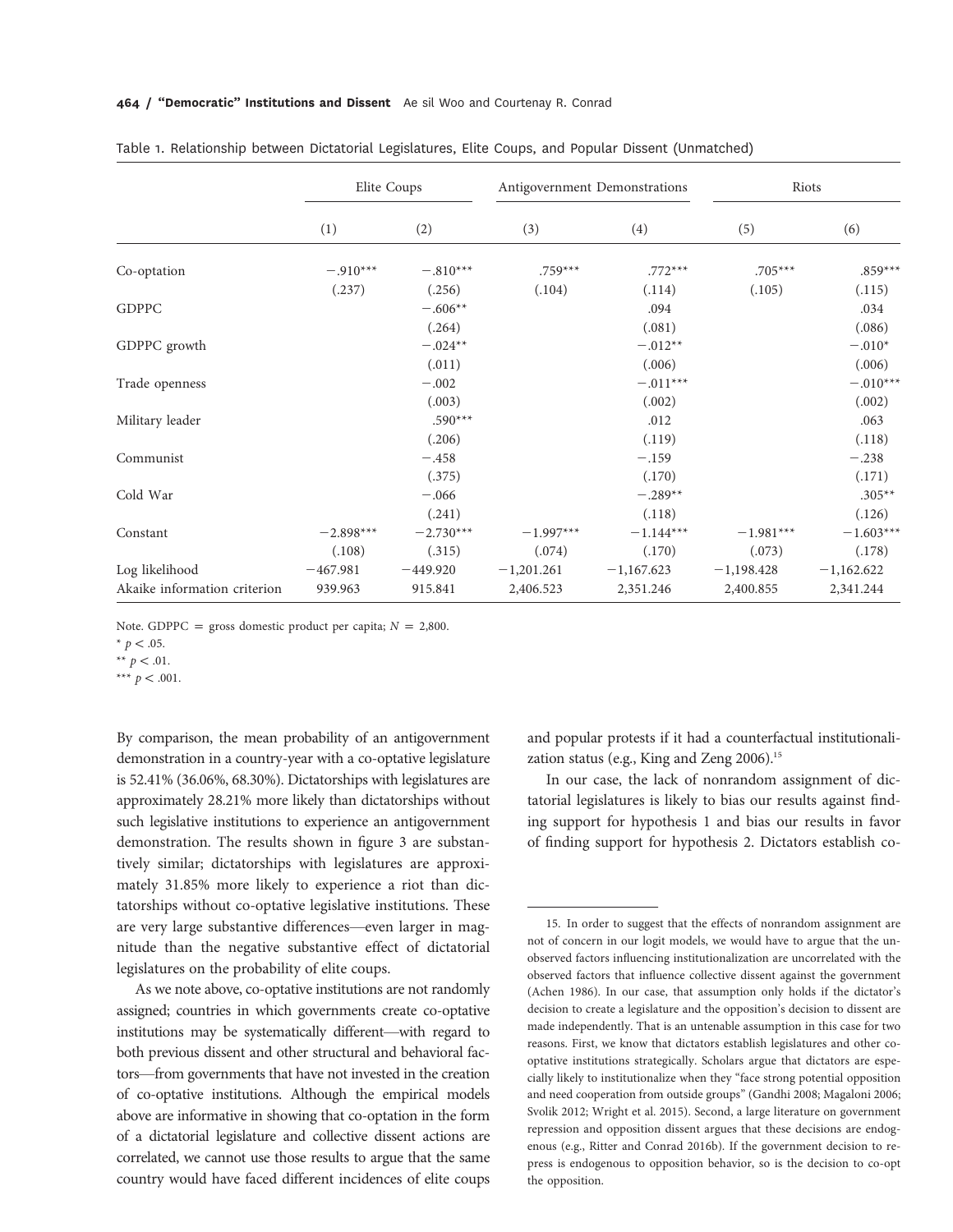

Figure 1. Change in the expected probability of a coup with (solid line) and without a co-optative legislature (dashed line).



In short, the nonrandom and strategic means by which dictatorial legislatures are implemented, and in particular, the direction of the bias associated testing our second hypothesis, make it difficult for us gain leverage over our hypotheses. In order to determine the effect of institutionalization on dissent, we need to compare country-years that created co-optative institutions to country-years that did not institutionalize but are otherwise identical in every other respect. In reality, few such comparisons exist, and so we approximate this ideal experiment using matching methods. Matching allows us to explicitly address the nonrandom assignment issues associ-



Figure 2. Change in the expected probability of an antigovernment demonstration with (solid line) and without a co-optative legislature (dashed line).

ated with institutional creation—to account for the potential confounding effects between the treatment and the outcome and reduce the probability that the results are model dependent (King and Zeng 2006). We use matching methods to calculate the latent probability of observing co-optative institutions for each unit of observation, match units that have a similar probability, and separate units into either a treatment group (in our case, those units in which co-optative institutions were established) and a control group (in our case, those units in which co-optative institutions were not established).

Because we have data on many of the observable characteristics that lead governments to create co-optative institutions, we use CEM as a preprocessing step before parametric analysis. CEM is a method in which "variables used in the matching procedure are 'coarsened' (i.e., recoded so that they assume fewer values) before the matching procedure, which matches exactly on the recoded variables" (Hill 2010, 1168).<sup>16</sup> This method reduces imbalances in the observable covariates influencing the establishment of co-optative institutions, while matching the unobservable propensity for establishment of cooptative institutions between treatment and control units (Ho et al. 2007).17 Our results are presented in table 2. Columns 1, 3,

<sup>16.</sup> For more information on CEM methods, see Iacus and King (2012).

<sup>17.</sup> The overall imbalance is given by the L1 statistic. Perfect global balance is achieved when  $L1 = 0$ ; larger values (up to a maximum value of 1) indicate larger imbalance. In the tests shown below, L1 for the matched data is 0.55496159; that can be compared to the baseline balance of 0.56579214.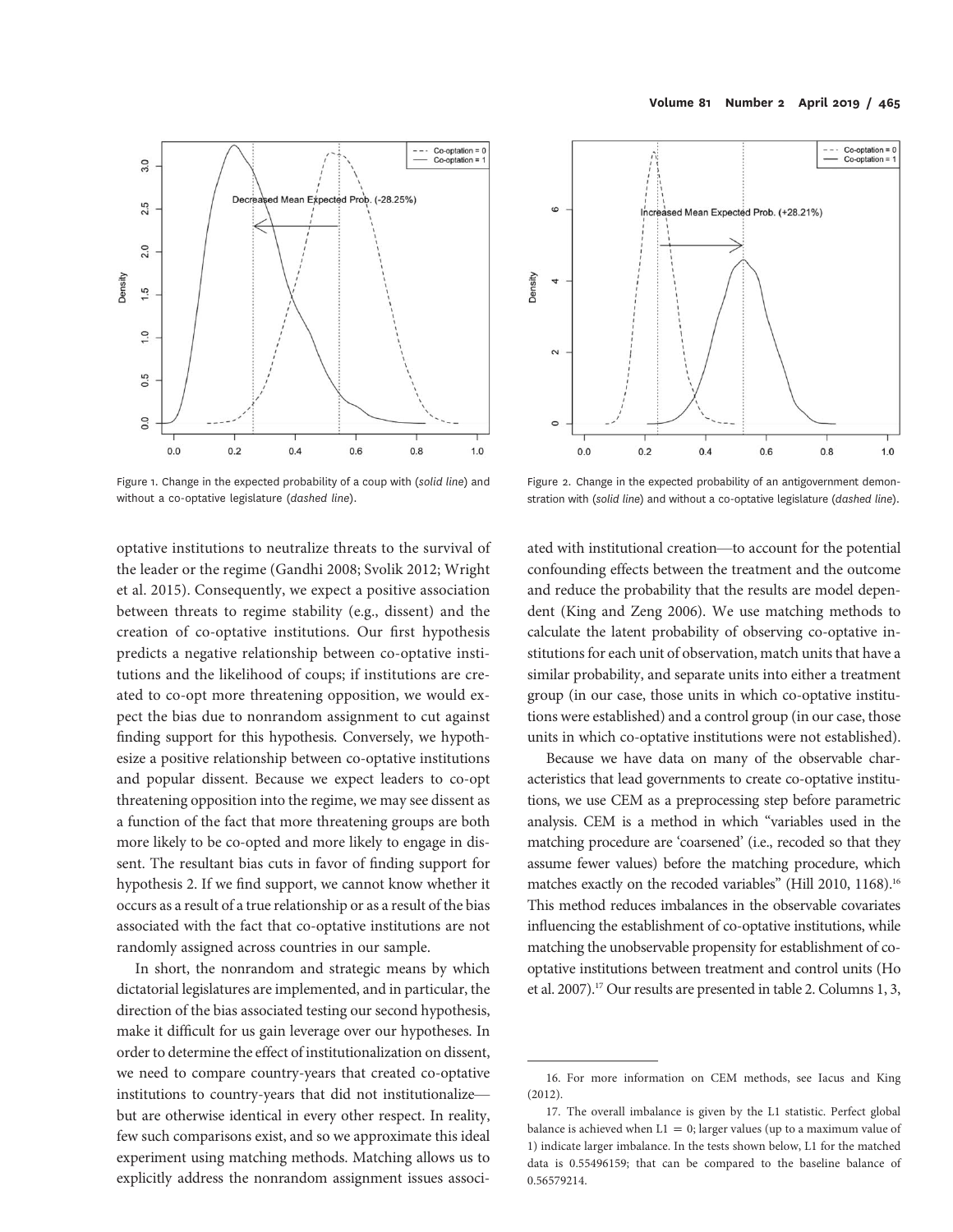

Figure 3. Change in the expected probability of a riot with (solid line) and without a co-optative legislature (dashed line).

and 5 of table 2 show matched coefficient estimates (sans additional controls) on elite coups, antigovernment demonstrations, and riots, respectively. Because coarsening can leave imbalance in the matched data, we adjust for the remaining imbalance via the inclusion of control variables in the models shown in columns 2, 4, and  $6.^{18}$ 

The results shown in table 2 are consistent with those shown in table 1 and described above. In all model specifications, co-optation has the predicted effect. Institutionalized co-optation leads to substantively and statistically significant decreases in the probability of an elite coup and increases in the probability of popular dissent as measured by riots. Although the signs on the coefficient on co-optation in the models predicting antigovernment demonstrations are in the expected direction, the matched models produce estimates that are not statistically significant in columns 3 and 4 of table 2.

Figures 4 and 5 show the substantive effect of co-optative institutions on the probability of a dictatorship experiencing an elite coup or a riot in a given year, respectively. Both figures were created using the methods described above and the empirical results shown in columns 1 and 5 of table 2. Figure 4 shows a substantively larger effect of co-optative institutions on the probability of elite coups than is shown in figure 1. Although the effect of co-optation on the probability of riots shown in figure 5 is substantively smaller than the effect shown in figure 3, the predicted change is nevertheless both statistically and substantively significant.<sup>19</sup>

## **CONCLUSION**

In this article, we show that dictatorial attempts to co-opt the opposition via the creation of an institutionalized legislature do not "buy off" all citizens equally and, consequently, do not always insulate leaders from dissent; although legislatures are negatively associated with elite coups, they are positively associated with popular protest. By giving opposition elites a voice in legal political parties and legislatures, providing them with policy concessions via those institutions, and rendering decision-making power more diffuse, dictators reduce the probability of elite mobilization (via a coup) against the incumbent regime. Conversely, the creation of nominally democratic institutions has the opposite effect, increasing citizen grievances and helping citizens overcome the collective action problem associated with dissent.

This project offers a number of innovations for the scholarly understanding of nominally democratic institutions and dissent against dictatorial governments. In a departure from previous research, we show that the same co-optative institutions can have very different effects on different forms of political dissent—elite coups and collective dissent. Although the creation of nominally democratic institutions co-opts elites from dissent, it is associated with popular dissent against the government. More broadly, we contribute to the comparative politics literature on nominally democratic institutions in dictatorships, arguing that institutionalization only "co-opts" individuals when they are permitted to participate. For nonparticipators, that institutionalization provides elites with benefits generates feelings of relative deprivation that can lead to additional collective mobilization.

The need for autocratic leaders to navigate both popular and elite threats in order to remain in office has been a subject of growing attention in recent years (e.g., Bueno de Mesquita and Smith 2009; Padró i Miquel 2007; Svolik 2012). In building the theory presented here, we assumed the processes that lead to

<sup>18.</sup> King, Lucas, and Nielsen (2017) emphasize that a trade-off exists between optimizing balance and sample size. CEM matching fixes balance while maximizing sample size. King et al. (2017) developed the matching frontier as a solution to jointly optimize both balance and sample size. We show in our appendix that our results are robust to matching using the matching frontier. In addition, standard matching methods match observations rather than panels; in the case of TSCS data, treated panels should be matched with control panels. There is not yet a consensus on the "best" procedure for matching TSCS data. We follow Nielsen (2016), who provides an example of how to match TSCS data using the lags of the covariates. Our results are also robust to the use of this method, as shown in our appendix.

<sup>19.</sup> Because the effect of co-optation on antigovernment demonstrations does not reach traditional levels of statistical significance, we include it in our appendix.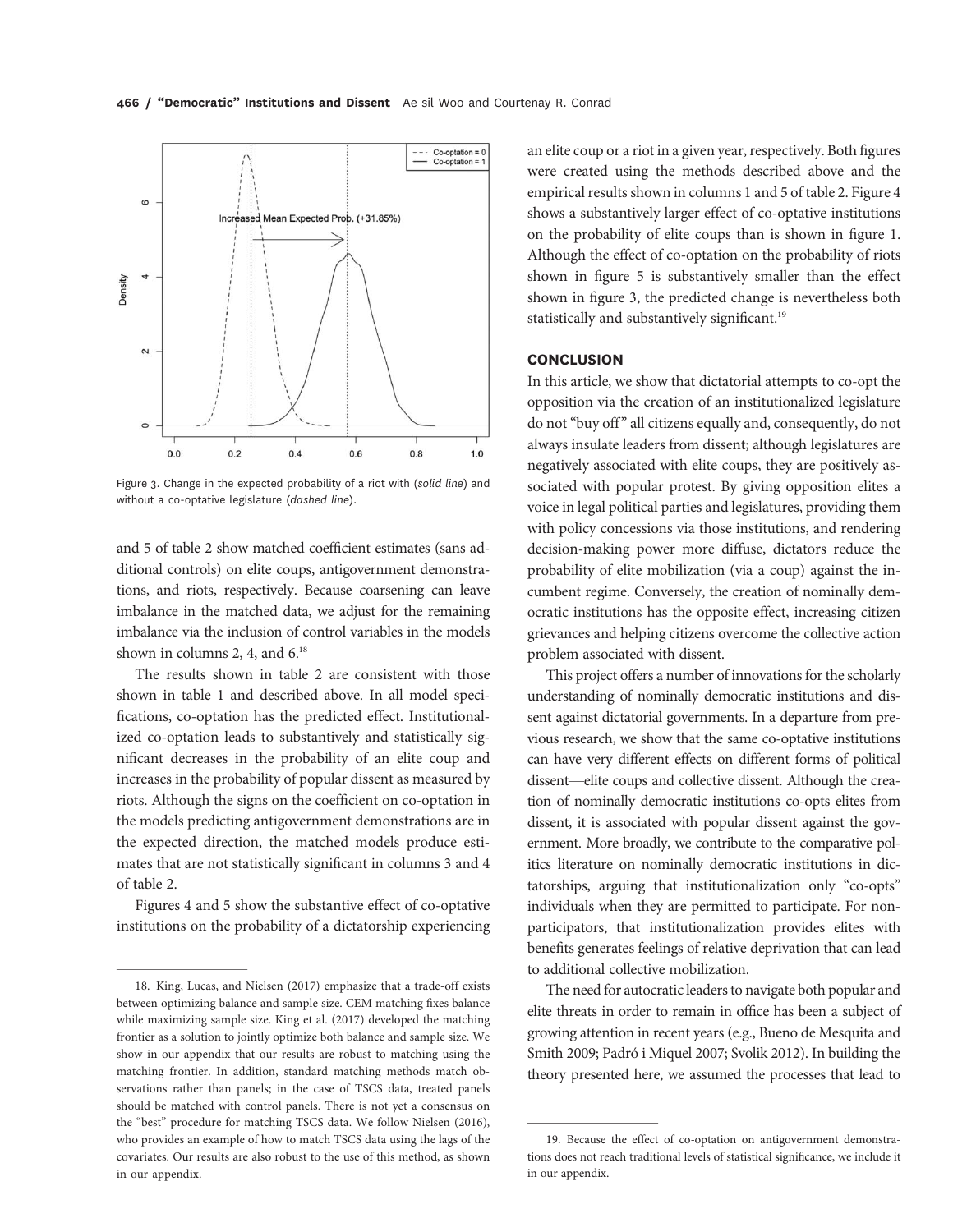|                              | Elite Coups |             | Antigovernment Demonstrations |            | Riots       |             |
|------------------------------|-------------|-------------|-------------------------------|------------|-------------|-------------|
|                              | (1)         | (2)         | (3)                           | (4)        | (5)         | (6)         |
| Co-optation                  | $-.964***$  | $-.935***$  | .171                          | .189       | $.316**$    | $.341**$    |
|                              | (.009)      | (.263)      | (.114)                        | (.116)     | (.117)      | (.119)      |
| <b>GDPPC</b>                 |             | $-.956*$    |                               | $.781***$  |             | $.643**$    |
|                              |             | (.474)      |                               | (.203)     |             | (.206)      |
| GDPPC growth                 |             | $-.050**$   |                               | .013       |             | .013        |
|                              |             | (.018)      |                               | (.010)     |             | (.011)      |
| Trade openness               |             | .003        |                               | $-.009***$ |             | $-.011***$  |
|                              |             | (.003)      |                               | (.001)     |             | (.002)      |
| Military leader              |             | $1.002***$  |                               | $.262*$    |             | $.280*$     |
|                              |             | (.249)      |                               | (.127)     |             | (.130)      |
| Communist                    |             | .53         |                               | $-.021$    |             | $-.369$     |
|                              |             | (.541)      |                               | (.230)     |             | (.239)      |
| Cold War                     |             | $-.327$     |                               | $-.657***$ |             | $-.093$     |
|                              |             | (.244)      |                               | (.128)     |             | (.130)      |
| Constant                     | $-2.764***$ | $-2.981***$ | $-1.469***$                   | $-.958***$ | $-1.635***$ | $-1.244***$ |
|                              | (.260)      | (.346)      | (.078)                        | (.173)     | (.082)      | (.183)      |
| Log likelihood               | $-327.509$  | $-309.735$  | $-934.759$                    | $-903.537$ | $-892.876$  | $-865.982$  |
| Akaike information criterion | 659.019     | 635.470     | 1,873.518                     | 1,823.074  | 1,789.751   | 1,747.963   |

Table 2. Relationship between Dictatorial Legislatures, Elite Coups, and Popular Dissent (Matched)

Note. GDPPC = gross domestic product per capita;  $N = 2,800$ .

\*\*\*  $p < .001$ .

elite coups and popular dissent to be independent, but our results suggest that the relationship between these threats is more complicated. Protest can provide information to regime insiders about popular dissatisfaction with the incumbent government, facilitating elite coups (Casper and Tyson 2014; Galetovic and Sanhueza 2000; Thyne 2010) via their effect on observable information about the extent to which the government can survive popular dissent (Casper and Tyson 2014, 548). As a result, even though the creation of institutionalized legislatures may "buy off" elites in the short run, it may provide elites with information about popular dissent, which may eventually convince elites to mobilize when they would have otherwise remained quiet. Future research should investigate the possibility that legislative creation can indirectly increase incentives for an elite coup via the effect of co-optation on incentives for popular mobilization. Scholars may also wish to extend the theory presented here to determine how dictators handle the trade-off that we suggest is associated with the creation of democratic institutions. Under what conditions do dictators create co-optative institutions, knowing that they have divergent effects on dissent? How do dictators determine whether elite or popular dissent is more threatening?

That the creation of political parties and legislatures in dictatorships is associated with increased government repression (Vreeland 2008) is perhaps less surprising in light of our



Figure 4. Change in the expected probability of a coup with (solid line) and without a co-optative legislature (dashed line) using matched data.

<sup>\*</sup>  $p < .05$ .

<sup>\*\*</sup>  $p < .01$ .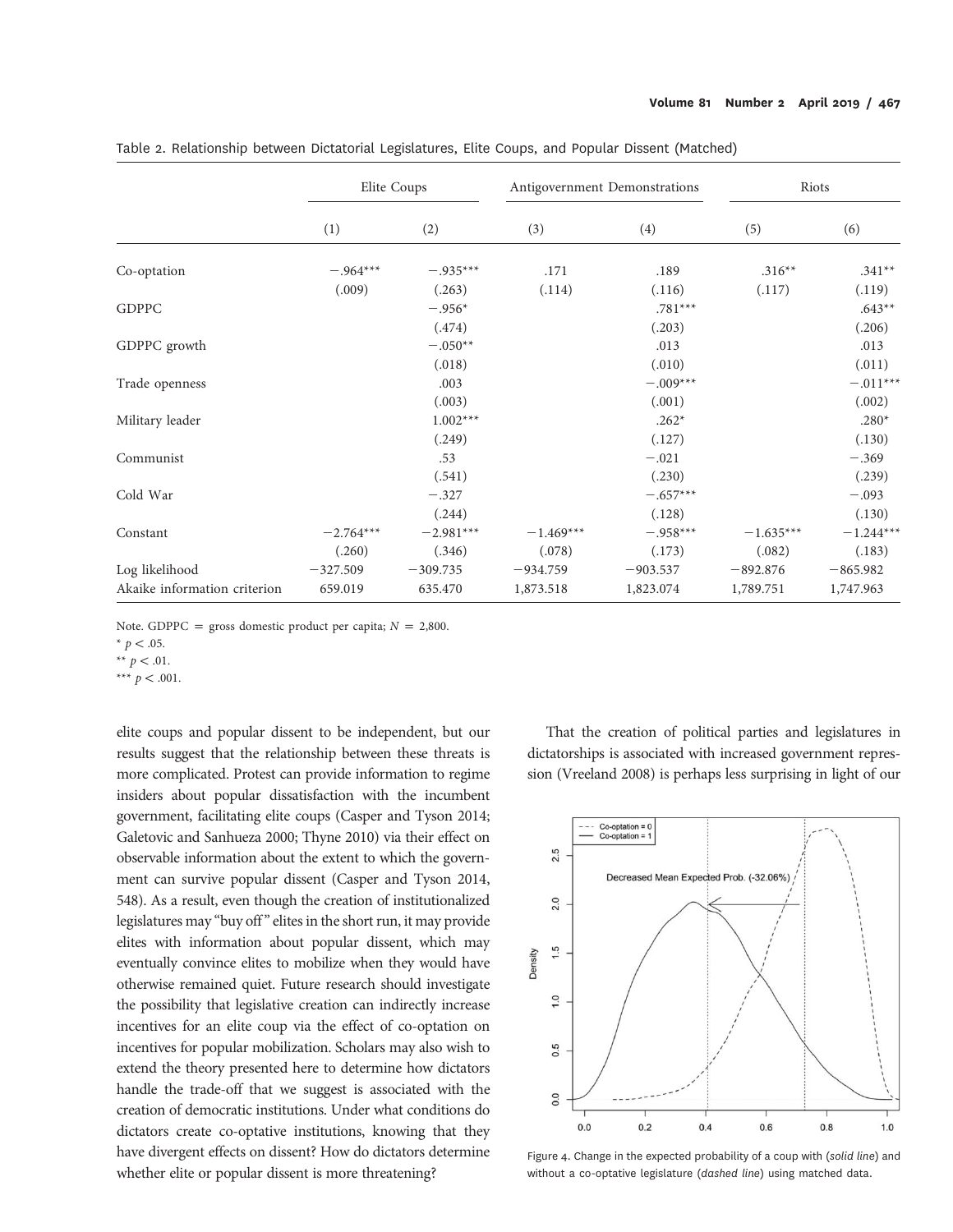

Figure 5. Change in the expected probability of a riot with (solid line) and without a co-optative legislature (dashed line) using matched data.

findings: when dictators create institutions that quell elite tensions but encourage popular dissent, they may simultaneously violate the rights of citizens to limit collective dissent. Dictators do not create "democratic" institutions as true openings of the regime; when the creation of those institutions leads to increased protest and mobilization against the regime, autocratic governments are happy to minimize popular dissent using the tools of repression.

### ACKNOWLEDGMENTS

We are grateful to Nicholas Ryan Davis, Nate Monroe, Rich Nielsen, Henry Pascoe, three anonymous referees, and the editor for helpful comments and discussions on previous drafts. A previous version of this article was presented at the 2017 Meeting of the Midwest Political Science Association.

#### **REFERENCES**

- Acemoglu, Daron, Simon Johnson, James Robinson, and Pierre Yared. 2009. "Reevaluating the Modernization Hypothesis." Journal of Monetary Economics 56 (8): 1043–58.
- Acemoglu, Daron, and James Robinson. 2006. Economic Origins of Dictatorship and Democracy. Cambridge: Cambridge University Press.
- Achen, Christopher H. 1986. The Statistical Analysis of Quasi-Experiments. Berkeley: University of California Press.
- Adsera, Alicia, and Carles Boix. 2002. "Trade, Democracy, and the Size of the Public Sector: The Political Underpinnings of Openness." International Organization 56 (2): 229–62.
- Al Jazeera. 2011. "Hosni Mubarak Resigns as President." Al Jazeera, February 11. http://www.aljazeera.com/news/middleeast/2011/02/20112112515 8705862.html (accessed February 2, 2018).
- Al Jazeera. 2015. "Tunisian Revolution." Al Jazeera, December 17. http://www .aljazeera.com/indepth/inpictures/2015/12/tunisian-revolution-151215102 459580.html (accessed November 5, 2017).
- Alvarez, Michael, José Antonio Cheibub, Fernando Limongi, and Adam Przeworski. 1996. "Classifying Political Regimes." Studies in Comparative International Development 31 (2): 3–36.
- Ansell, Ben, and David Samuels. 2010. "Inequality and Democratization: A Contractarian Approach." Comparative Political Studies 43 (12): 1543–74.
- Banks, Arthur S. 2010. Cross-National Time-Series Data Archive. Databanks International, Jerusalem. http://www.databanksinternational.com.
- BBC. 2000a. "Attempted Coup in Fiji." BBC, May 19. http://news.bbc.co.uk /2/hi/asia-pacific/754653.stm (accessed December 12, 2017).
- BBC. 2000b. "Comoros Coup Attempt Foiled." BBC, March 21. http:// news.bbc.co.uk/2/hi/africa/685313.stm (accessed December 12, 2017).
- Beck, Nathaniel, Jonathan N. Katz, and Richard Tucker. 1998. "Taking Time Seriously: Time-Series-Cross-Section Analysis with a Binary Dependent Variable." American Journal of Political Science 42 (4): 1260– 88.
- Bell, Curtis. 2011. "Buying Support and Buying Time: The Effect of Regime Consolidation on Public Goods Provision." International Studies Quarterly 55 (3): 625–46.
- Boix, Carles. 2003. Democracy and Redistribution. Cambridge: Cambridge University Press.
- Bueno de Mesquita, Bruce, and Alastair Smith. 2009. "Political Survival and Endogenous Institutional Change." Comparative Political Studies 42 (2): 167–97.
- Bueno de Mesquita, Bruce, Alastair Smith, Randolph Siverson, and James D. Morrow. 2003. The Logic of Political Survival. Cambridge, MA: MIT Press.
- Bueno de Mesquita, Ethan. 2010. "Regime Change and Revolutionary Entrepreneurs." American Political Science Review 104 (3): 446–66.
- Carey, John M. 2000. "Parchment, Equilibria, and Institutions." Comparative Political Studies 33 (6/7): 735–61.
- Carter, David, and Curtis S. Signorino. 2010. "Back to the Future: Modeling Temporal Dependence in Binary Data." Political Analysis 18 (3): 271–92.
- Casper, Brett Allen, and Scott A. Tyson. 2014. "Popular Protest and Elite Coordination in a Coup d'état." Journal of Politics 76 (2): 548–64.
- Cederman, Lars-Erik, Andreas Wimmer, and Brian Min. 2010. "Why Do Ethnic Groups Rebel? New Data and Analysis." World Politics 62 (1): 87–119.
- Cheibub, José Antonio, Jennifer Gandhi, and James Raymond Vreeland. 2010. "Democracy and Dictatorship Revisited." Public Choice 143 (1): 67–101.
- Conrad, Courtenay R. 2011. "Constrained Concessions: Beneficent Dictatorial Responses to the Domestic Political Opposition." International Studies Quarterly 55 (4): 1167–87.
- Conrad, Courtenay R., Justin Conrad, and Joseph K. Young. 2014. "Tyrants and Terrorism: Why Some Autocrats Are Terrorized While Others Are Not." International Studies Quarterly 58 (3): 539–49.
- Corntassel, Jeff. 2007. "Towards a New Partnership? Indigenous Political Mobilization and Co-optation during the First UN Indigenous Decade (1995–2004)." Human Rights Quarterly 29 (1): 137–66.
- Davenport, Christian. 2007. "State Repression and Political Order." Annual Review of Political Science 10:1–23.
- Deacon, Robert T. 2009. "Public Good Provision under Dictatorship and Democracy." Public Choice 139 (1/2): 241–62.
- Economist. 2017. "Uganda's 73-Year-Old President Has a Plan to Rule Forever." Economist, September 30. https://www.economist.com/news /middle-east-and-africa/21729782-yoweri-museveni-seeks-abolish-age -limit-top-job-ugandas-73-year-old (accessed October 6, 2017).
- Frantz, Erica, and Andrea Kendall-Taylor. 2014. "A Dictator's Toolkit: Understanding How Co-optation Affects Repression in Autocracies." Journal of Peace Research 51 (3): 332–46.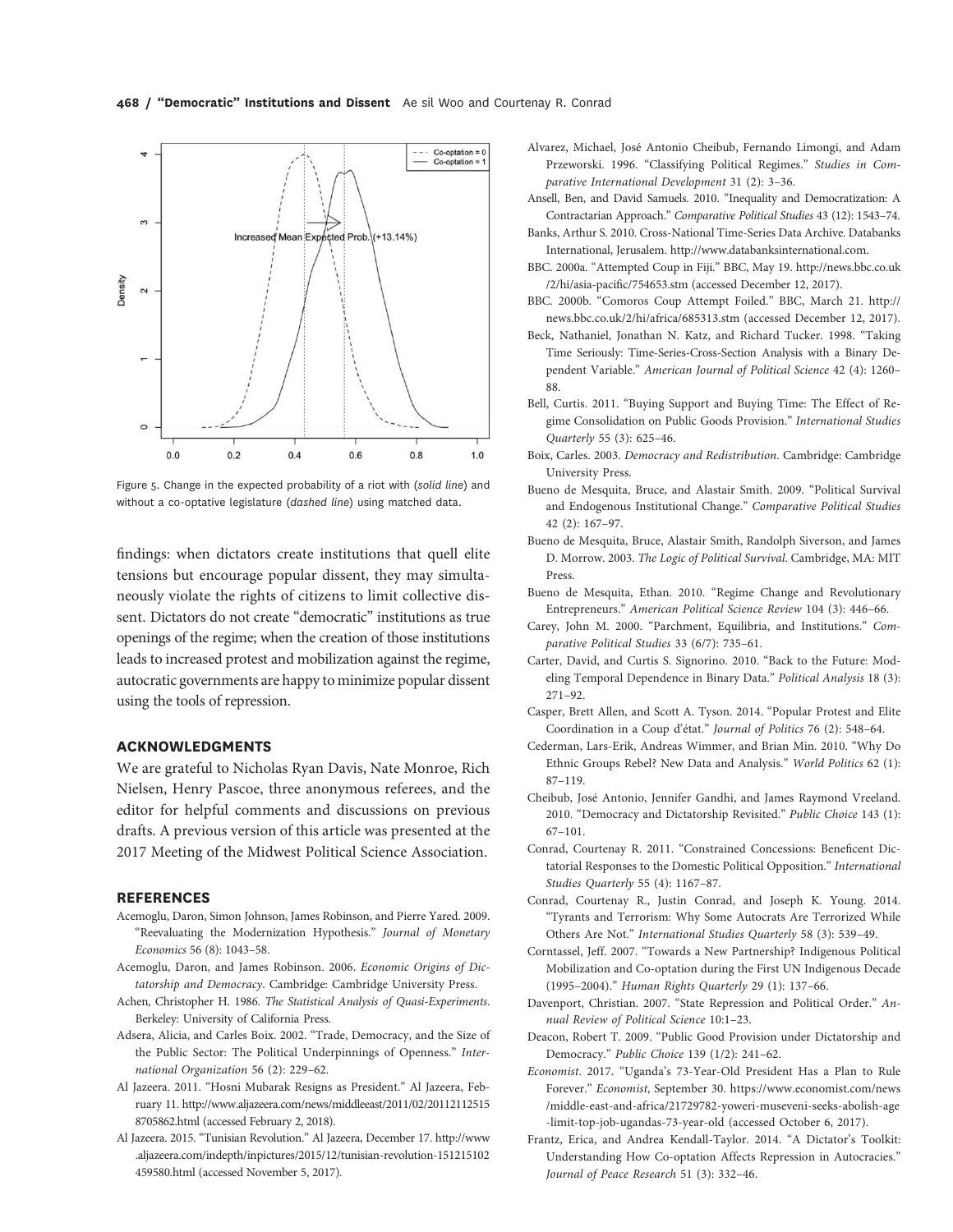- Galetovic, Alexander, and Ricardo Sanhueza. 2000. "Citizens, Autocrats, and Plotters: A Model and New Evidence on Coups d'é́tat." Economics and Politics 12 (2): 183–204.
- Galtung, Johan. 1969. "Violence, Peace, and Peace Research." Journal of Peace Research 6 (3): 167–91.
- Gandhi, Jennifer. 2008. Political Institutions under Dictatorship. Cambridge: Cambridge University Press.
- Gandhi, Jennifer, and Ellen Lust-Okar. 2009. "Elections under Authoritarianism." Annual Review of Political Science 12:403–22.
- Gandhi, Jennifer, and Adam Przeworski. 2006. "Cooperation, Cooptation, and Rebellion under Dictatorships." Economics and Politics 18 (1): 1–26.
- Gandhi, Jennifer, and Adam Przeworski. 2007. "Authoritarian Institutions and the Survival of Autocrats." Comparative Political Studies 40 (11): 1279–301.
- Geddes, Barbara. 1999. "What Do We Know about Democratization after Twenty Years?" Annual Review of Political Science 2:115–44.
- Gelman, Andrew, and Jennifer Hill. 2007. Data Analysis Using Regression and Multilevel Hierarchical Models. Cambridge: Cambridge University Press.
- Giuliano, Paola, Prachi Mishra, and Antonio Spilimbergo. 2010. "Democracy and Reforms: Evidence from a New Dataset." American Economic Journal: Macroeconomics 5 (4): 179–204.
- Goldstein, Robert J. 1978. Political Repression in Modern America from 1870 to the Present. Cambridge: Schenkman.
- Gurr, Ted Robert. 1970. Why Men Rebel. Princeton, NJ: Princeton University Press.
- Heston, Alan, Robert Summers, and Bettina Aten. 2009. Penn World Table version 6.3. Center of International Comparisons, University of Pennsylvania.
- Hill, Daniel W. 2010. "Estimating the Effects of Human Rights Treaties on State Behavior." Journal of Politics 72 (4): 1161–74.
- Ho, Daniel E., Kosuke Imai, Gary King, and Elizabeth A. Stuart. 2007. "Matching as Nonparametric Preprocessing for Reducing Model Dependence in Parametric Causal Inference." Political Analysis 15 (3): 199–236.
- Hollyer, James R., B. Peter Rosendorff, and James Raymond Vreeland. 2015. "Transparency, Protest, and Autocratic Instability." American Political Science Review 109 (4): 764–84.
- Iacus, Stefano M., and Gary King. 2012. "How Coarsening Simplifies Matching-Based Causal Inference Theory." Unpublished manuscript.
- Javeline, Debra. 2003. "The Role of Blame in Collective Action: Evidence from Russia." American Political Science Review 97 (1): 107–21.
- Jensen, Nathan M. 2014. "Unbundling the Relationship between Authoritarian Legislatures and Political Risk." British Journal of Political Science 44 (3): 655–84.
- Kammas, Pantelis, and Vassilis Sarantides. 2018. "Do Dictatorships Redistribute More?" Journal of Comparative Economics (forthcoming).
- King, Gary, Christopher Lucas, and Richard A. Nielsen. 2017. "The Balance-Sample Size Frontier in Matching Methods for Causal Inference." American Journal of Political Science 61 (2): 473–89.
- King, Gary, and Langche Zeng. 2006. "The Dangers of Extreme Counterfactuals." Political Analysis 14 (2): 131-59.
- Klandermans, Bert. 1984. "Mobilization and Participation: Social-Psychological Expansions of Resource Mobilization Theory." American Sociological Review 49 (5): 538–600.
- Kuran, Timur. 1989. "Sparks and Prairie Fires: A Theory of Unanticipated Political Revolution." Public Choice 61 (1): 41–74.
- Kuran, Timur. 1991. "Now out of Never: The Element of Surprise in the East European Revolution of 1989." World Politics 44 (1): 7–48.
- Kuran, Timur. 1997. Private Truths, Public Lies: The Social Consequences of Preference Falsification. Cambridge, MA: Harvard University Press.
- Lichbach, Mark Irving. 1995. The Rebel's Dilemma. Ann Arbor: University of Michigan Press.
- Lindberg, Staffan I., and John F. Clark. 2008. "Does Democratization Reduce the Risk of Military Interventions in Politics in Africa?" Democratisation 15 (1): 86–105.
- Little, Andrew T. 2015. "Fraud and Monitoring in Non-competitive Elections." Political Science Research and Methods 3 (1): 21–41.
- Lohmann, Susanne. 1994. "The Dynamics of Informational Cascades: The Monday Demonstrations in Leipzig, East Germany, 1989–91." World Politics 47 (1): 42–101.
- Lust-Okar, Ellen. 2004. "Divided They Rule: The Management and Manipulation of Political Opposition." Comparative Politics 36 (2): 159–79.
- Lust-Okar, Ellen. 2005. Structuring Conflict in the Arab World: Incumbents, Opponents, and Institutions. Cambridge: Cambridge University Press.
- Luttwak, Edward. 1968. Coup d'état. Durham, NC: Duke University Press.
- Magaloni, Beatriz. 2006. Voting for Autocracy: Hegemonic Party Survival and Its Demise in Mexico. New York: Cambridge University Press.
- Magaloni, Beatriz. 2008. "Credible Power-Sharing and the Longevity of Authoritarian Rule." Comparative Political Studies 41 (4/5): 715–41.
- McAdam, Doug. 1999. Political Process and the Development of Black Insurgency. 2nd ed. Chicago: University of Chicago Press.
- McAdam, Doug, John McCarthy, and Mayer N. Zald. 1996. Comparative Perspectives on Social Movements: Political Opportunities, Mobilizing Structures, and Cultural Framings. Cambridge: Cambridge University Press.
- McGuire, Martin, and Mancur Olson. 1996. "The Economics of Autocracy and Majority Rule: The Invisible Hand and the Use of Force." Journal of Economic Literature 34 (1): 72–96.
- Morgan, Stephen L., and Christopher Winship. 2014. Counterfactuals and Causal Inference. Cambridge: Cambridge University Press.
- Morris, Stephen, and Hyun Song Shin. 2002. "Social Value of Public Information." American Economic Review 92 (5): 1521–34.
- Muller, Edward. 1985. "Income Inequality, Regime Repressiveness, and Political Violence." American Sociological Review 50 (1): 47–61.
- Nielsen, Richard A. 2016. "Case Selection via Matching." Sociological Methods and Research 45 (3): 569–97.
- Olson, Mancur. 1965. The Logic of Collective Action: Public Goods and the Theory of Groups. Cambridge, MA: Harvard University Press.
- Olson, Mancur. 1993."Dictatorship, Democracy, and Development." American Political Science Review 87 (3): 567–76.
- Padró i Miquel, Gerard. 2007. "The Control of Politicians in Divided Societies: The Politics of Fear." Review of Economic Studies 74 (4): 1259–74.
- Pepinsky, Thomas. 2012. "Indonesia and Malaysia." Comment in Joshua Tucker, "What Do Legislatures in Authoritarian Regimes Do?" Monkey Cage, December 14. http://themonkeycage.org/2012/12/what-do -legislatures-in-authoritarian-regimes-do/ (accessed October 6, 2017).
- Pepinsky, Thomas B. 2009. Economic Crises and the Breakdown of Authoritarian Regimes: Indonesia and Malaysia in Comparative Perspective. New York: Cambridge University Press.
- Powell, Jonathan M., and Clayton L. Thyne. 2011. "Global Instances of Coups from 1950 to 2010: A New Dataset." Journal of Peace Research 48 (2): 249–59.
- Przeworski, Adam, Michael Alvarez, and José Antonio Cheibub. 2000. Democracy and Development: Political Institutions and Well-Being in the World, 1950–1990. Cambridge: Cambridge University Press.
- Quinlivan, James T. 1999."Coup-Proofing: Its Practices and Consequences in the Middle East." International Security 24 (2): 131–65.
- Rejali, Darius. 2007. Torture and Democracy. Princeton, NJ: Princeton University Press.